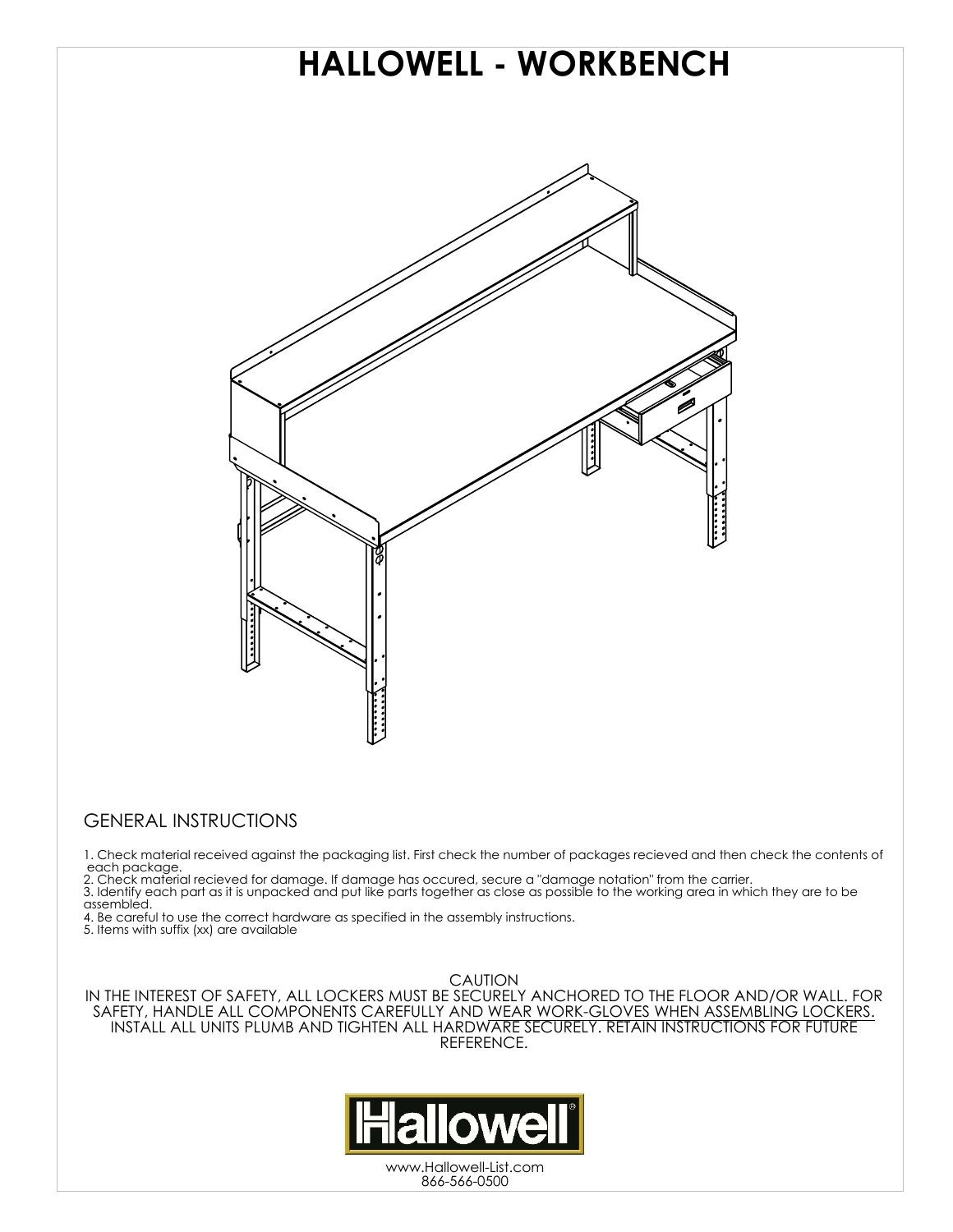

REV A 10/11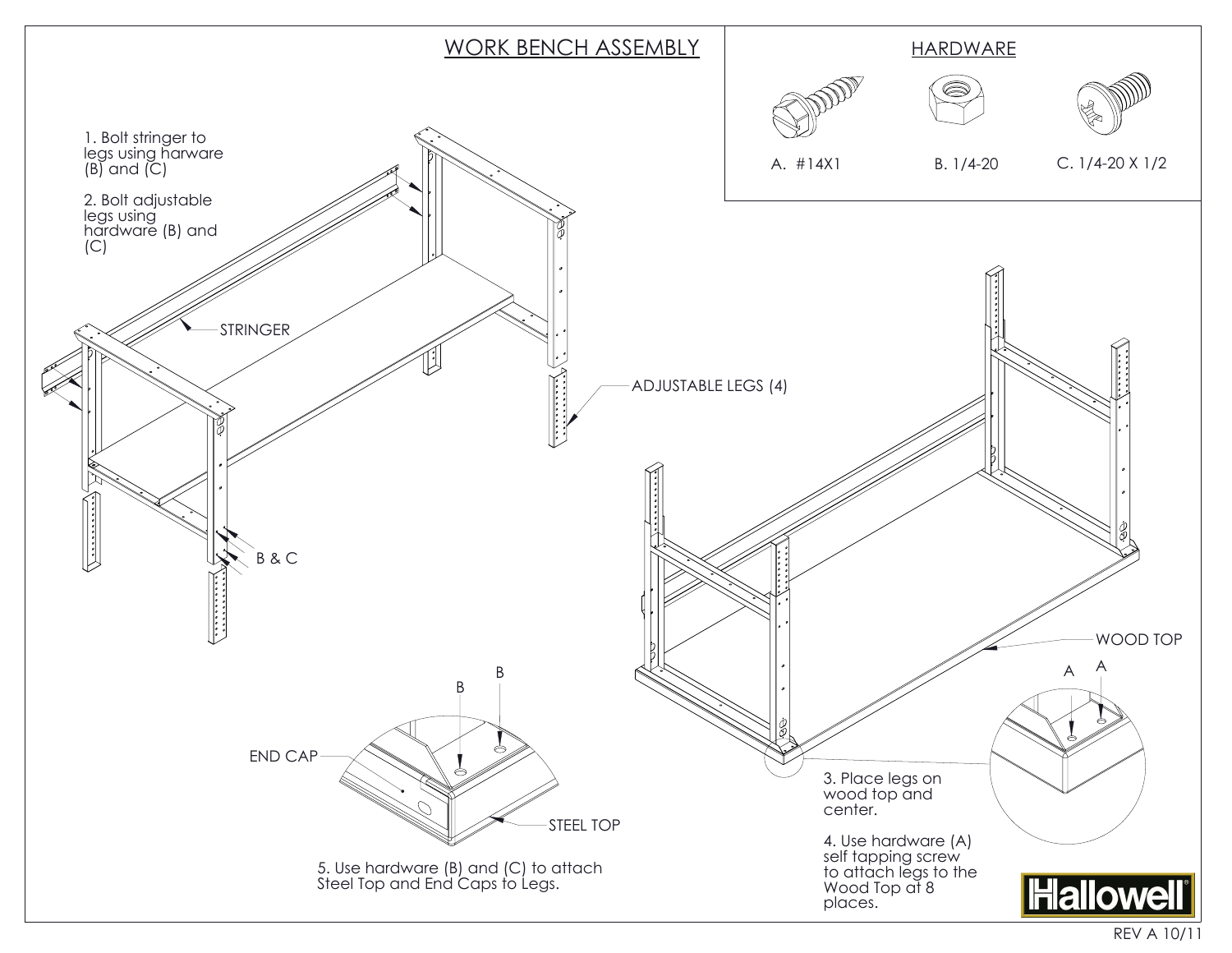

REV A 10/11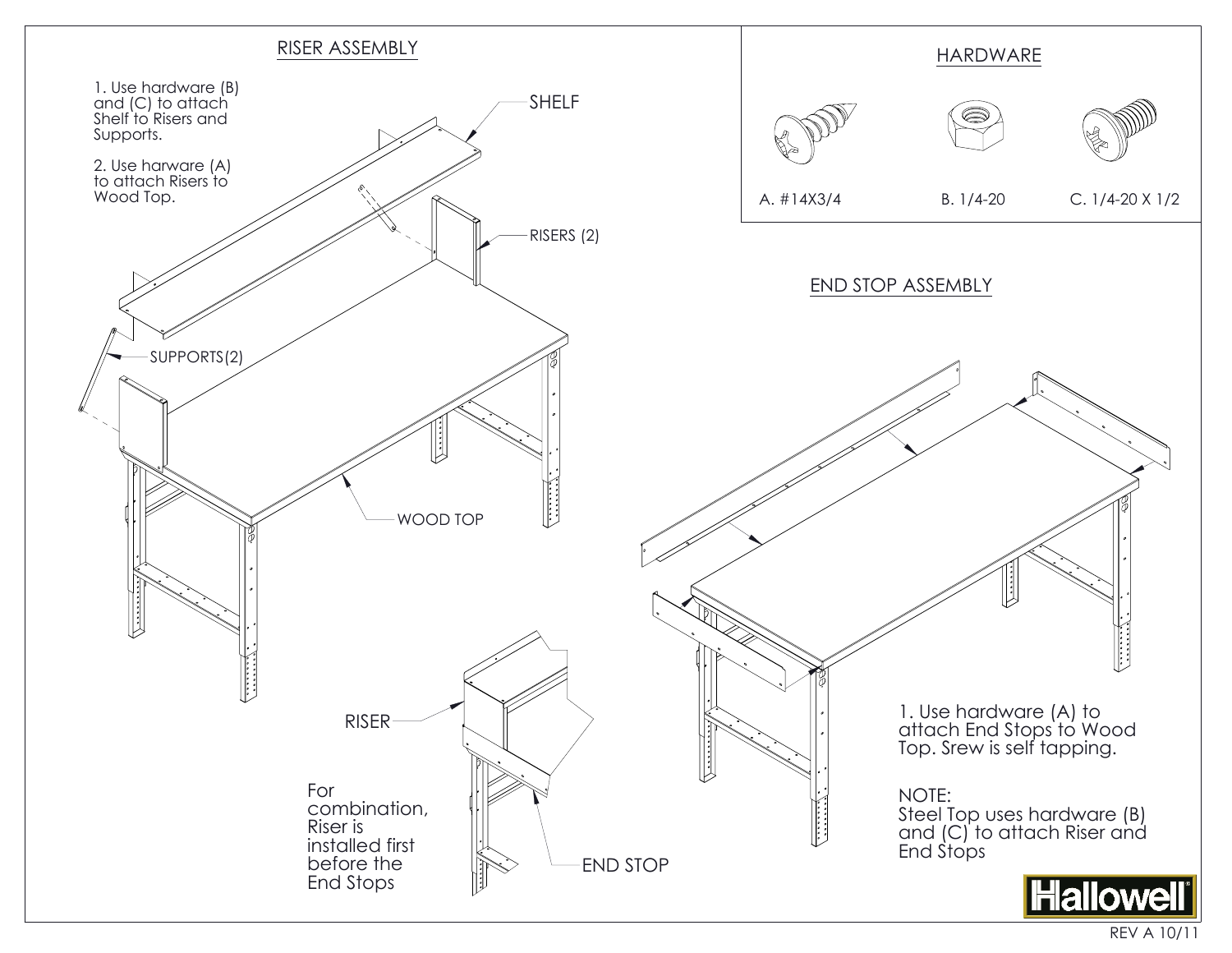